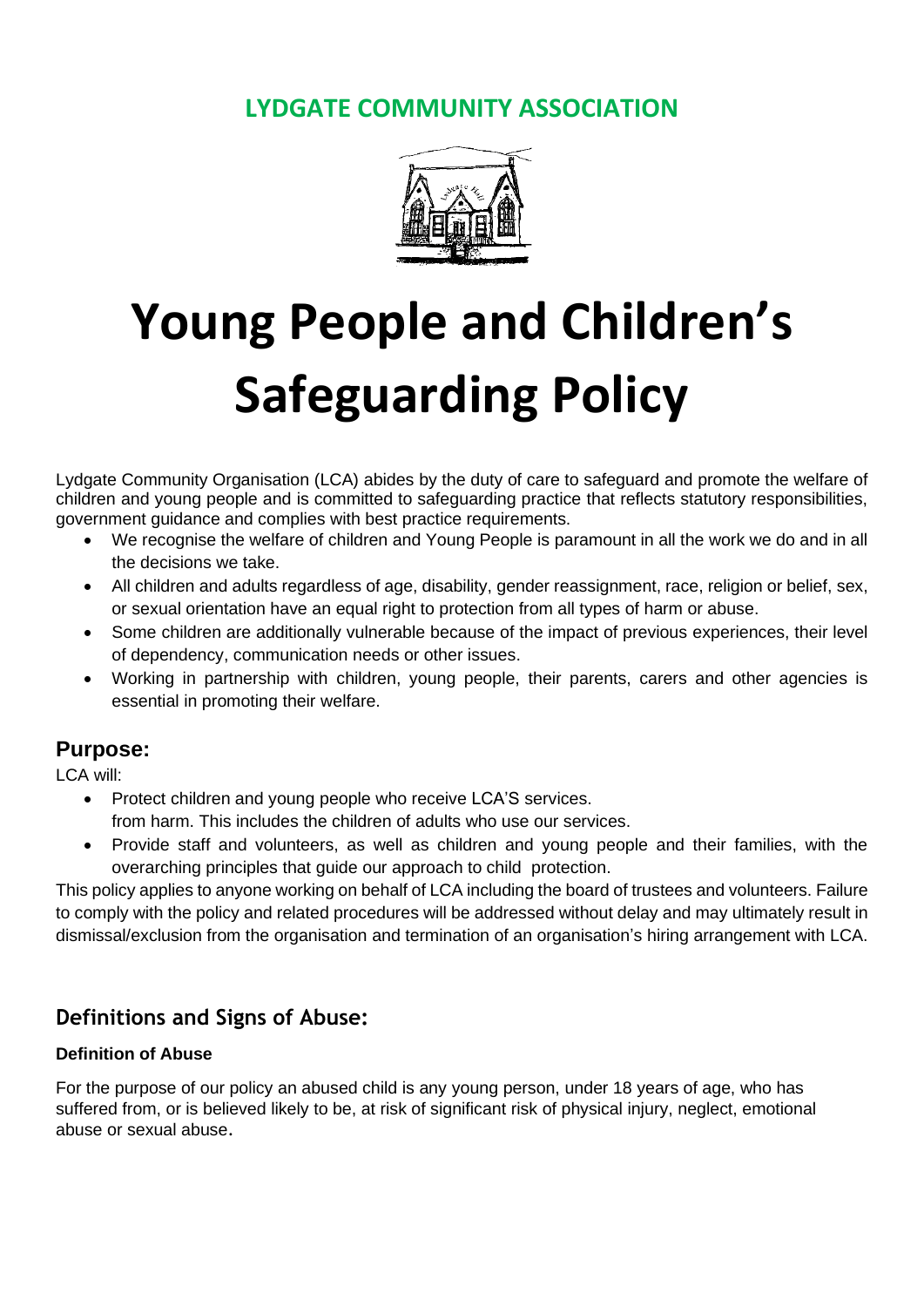#### **Sexual Abuse**

#### **Definition**

Actual or likely sexual abuse / exploitation of a child or young person. Sexual abuse involves forcing or enticing a child or young person to take part in sexual activities, whether or not the child is aware of what is happening. The activities may involve physical contact, including penetrative (e.g. rape or buggery) and non-penetrative acts. They may include non-contact activities such as involving children in looking at, or in the production of, pornographic material or watching sexual activities, or encouraging children to behave in sexually inappropriate ways.

#### **Signs**

Although these signs do not necessarily indicate that a child has been abused, they may help adults recognise that something is wrong. The possibility of abuse should be investigated if a child shows a number of these symptoms, or any of them to a marked degree:

- Being overly affectionate or knowledgeable in a sexual way inappropriate to the child's age
- Medical problems such as chronic itching, pain in the genitals, venereal diseases
- Other extreme reactions, such as depression, self-mutilation, suicide attempts, running away, overdoses, anorexia.
- Personality changes such as becoming insecure or clinging.
- Regressing to younger behaviour patterns such as thumb sucking or bringing out discarded cuddly toys
- Sudden loss of appetite or compulsive eating
- Being isolated or withdrawn
- Inability to concentrate
- Lack of trust or fear of someone they know well, such as not wanting to be alone with a babysitter or child minder
- Starting to wet again, day or night/nightmares
- Become worried about clothing being removed
- Suddenly drawing sexually explicit pictures
- Trying to be 'ultra-good' or perfect; overreacting to criticism
- Inability to concentrate
- Lack of trust or fear of someone they know well, such as not wanting to be alone with a babysitter or child minder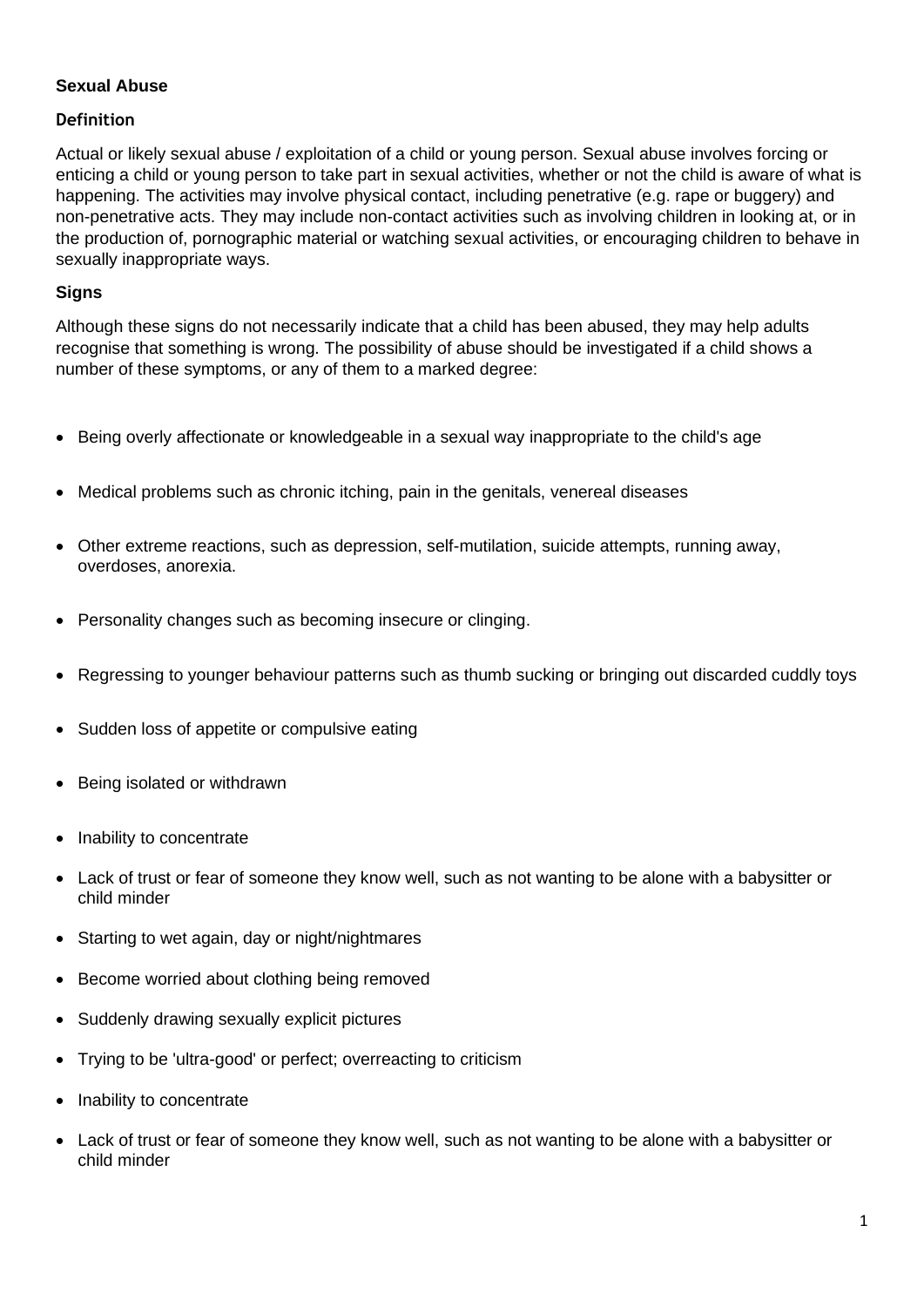#### **Physical Abuse Definition**

Actual or likely physical injury to a child, or failure to prevent physical injury (or suffering), to a child. Physical abuse may involve hitting, shaking, throwing, poisoning, burning or scalding, drowning, suffocating, or otherwise causing physical harm to a child. Factitious Illness may also constitute physical abuse

#### **Signs**

Although these signs do not necessarily indicate that a child has been abused, they may help adults recognise that something is wrong. The possibility of abuse should be investigated if a child shows a number of these symptoms, or any of them to a marked degree:

- Unexplained recurrent injuries or burns
- Improbable excuses or refusal to explain injuries
- Wearing clothes to cover injuries, even in hot weather
- Refusal to undress for gym
- **Bald patches**
- Chronic running away
- Fear of medical help or examination
- Self-destructive tendencies
- Aggression towards others
- Fear of physical contact shrinking back if touched
- Admitting that they are punished, but the punishment is excessive (such as a child being beaten every night to 'make him study')
- Fear of suspected abuser being contacted

## **Emotional Abuse**

#### **Definition**

The persistent emotional ill-treatment of a child such as to cause severe and persistent adverse effects on the child's emotional development. It may involve conveying to children that they are worthless or unloved, inadequate, or valued only insofar as they meet the needs of another person. It may involve causing children frequently to feel frightened or in danger, or the exploitation or corruption of children. Some level of emotional damage is involved in all types of ill-treatment of a child, though emotional abuse may occur alone.

#### **Signs**

Although these signs do not necessarily indicate that a child has been abused, they may help adults recognise that something is wrong. The possibility of abuse should be investigated if a child shows a number of these symptoms, or any of them to a marked degree:

- Physical, mental and emotional development delay
- Sudden speech disorders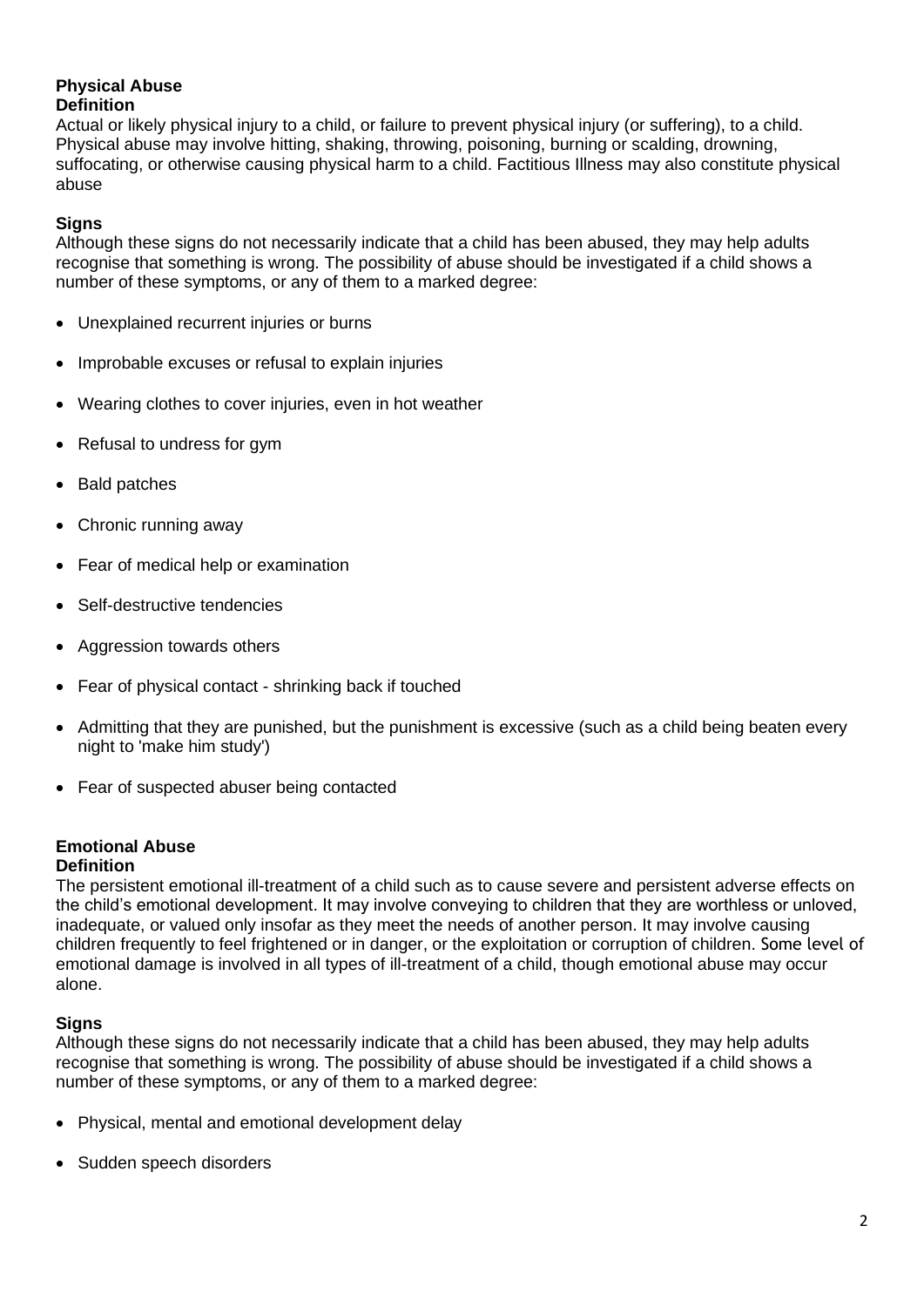- Continual self-depreciation ('I'm stupid, ugly, worthless, etc')
- Overreaction to mistakes
- Extreme fear of any new situation
- Inappropriate response to pain ('I deserve this')
- Neurotic behaviour (rocking, hair twisting, self-mutilation)
- Extremes of passivity or aggression

#### **Neglect Definition**

The persistent failure to meet a child's basic physical and or psychological needs, likely to result in the serious impairment of the child's health or development. Neglect may occur during pregnancy as a result of parent or carer failing to provide adequate food and clothing, shelter including exclusion from home or abandonment, failing to protect a child from physical and emotional harm or danger, failure to ensure adequate supervision including the use of inadequate care-takers, or the failure to ensure access to appropriate medical care or treatment. It may also include neglect of, or unresponsiveness to, a child's basic emotional needs.

#### **Signs**

Although these signs do not necessarily indicate that a child has been abused, they may help adults recognise that something is wrong. The possibility of abuse should be investigated if a child shows a number of these symptoms, or any of them to a marked degree:

- Constant hunger
- Poor personal hygiene
- Constant tiredness
- Poor state of clothing
- **Emaciation**
- Untreated medical problems
- No social relationships
- Compulsive scavenging
- Destructive tendencies

#### **Note: A child may be subjected to a combination of different kinds of abuse. It is also possible that a child may show no outward signs and hide what is happening from everyone**

## **Legal Framework**:

This policy has been drawn up on the basis of legislation, policy and guidance that seeks to protect children in England. A summary of the key legislation is available from [nspcc.org.uk/learning.](https://learning.nspcc.org.uk/)

- LCA aims to have in place arrangements that reflect the importance of safeguarding and promoting the welfare of Young People and Children.If a member of LCA suspects a Young Person or Child is being abused or a disclosure is made to a member of LCA they will
- React calmly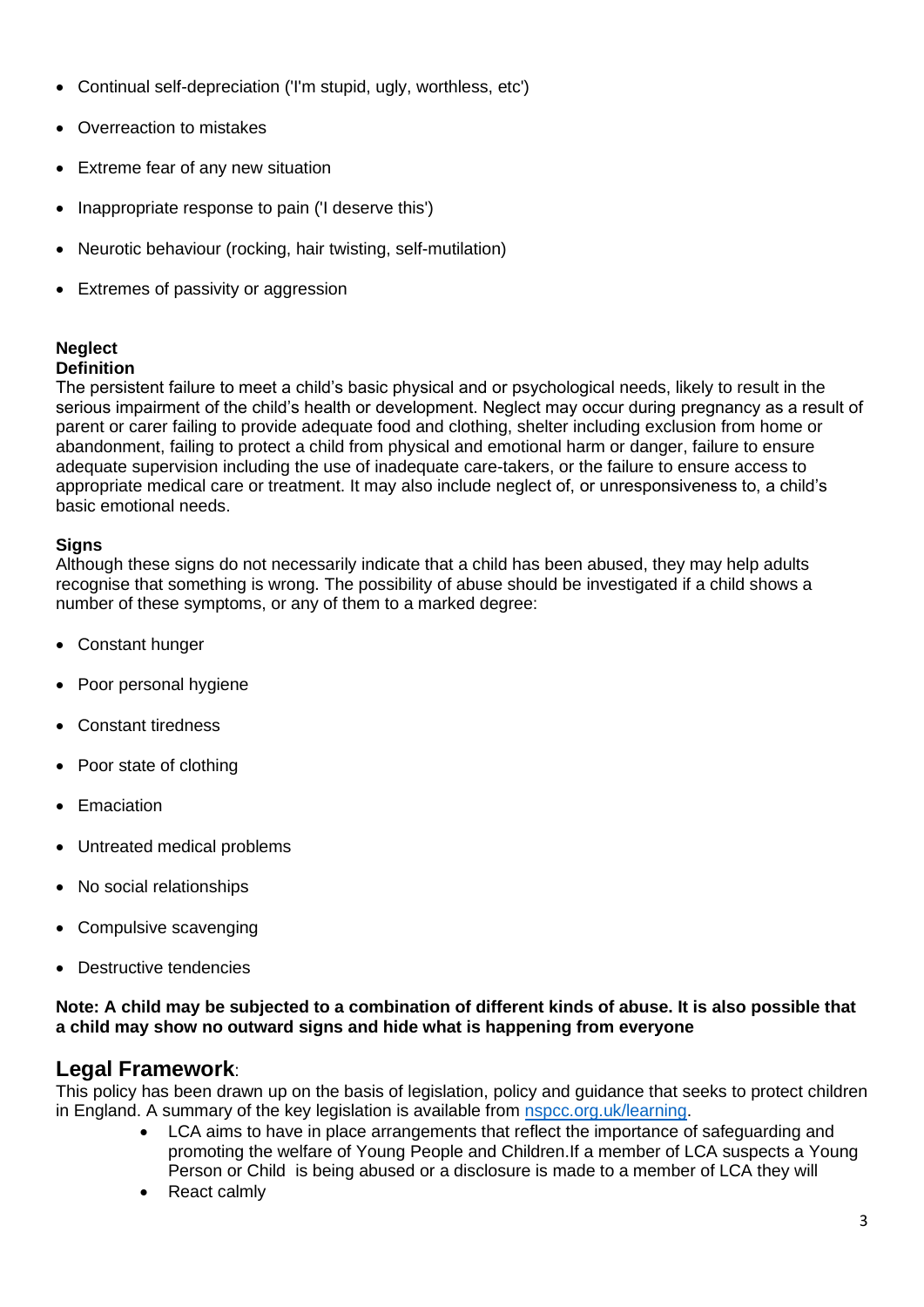- Reassure the person that they were right to tell
- Keep questions to an absolute minimum to ensure a clear and accurate understanding of what has been said.
- Don't ask about explicit details
- Reassure but do not promise confidentiality, which might not be feasible in the light of subsequent developments
- Inform the person what you will do next
- Make a full and written record of what has been said/heard as soon as possible and

seek advice from the Senior Lead for safeguarding who will take action in accordance with Appendix A attached. The Lead for Safeguarding is responsible for acting as a source of advice on child and vulnerable adult protection matters, for co-ordinating action within the organisation and for liaising with health, social services and other agencies about suspected or actual cases of abuse. They may also be responsible for implementing safeguarding training within the organisation.

## **Training and Awareness:**

LCA will require an appropriate level of safeguarding training is available to its Trustees, Volunteers and any relevant persons linked to the organisation who requires it (e.g. regular hiring organisations ) Details of LCA Trustee safeguarding training is available from the Lead for safeguarding .

For all persons who are working or volunteering with children this requires them as a minimum to have awareness training that enables them to:

- Understand what safeguarding is and their role in safeguarding children.
- Recognise a child or vulnerable adult potentially in need of safeguarding and take action.
- Understand how to report a safeguarding Alert.
- Understand dignity and respect when working with children.
- Have knowledge of their own organisation's Safeguarding Policy if appropriate

## **Confidentiality and Information Sharing:**

LCA expects all employees, volunteers and trustees to maintain confidentiality. Information will only be shared in line with the General Data Protection Regulations (GDPR) and Data Protection.

However, information should be shared with the Lead for Safeguarding who will then share with the Local Authority if a child or vulnerable adult is deemed to be at risk of harm or **contact the police if they are in immediate danger, or a crime has been committed**.

## **Recording and Record Keeping:**

A written record must be kept by the Lead for safeguarding about any concern regarding an adult or child with safeguarding needs. This must include details of the person involved, the nature of the concern and the actions taken, decision made and why they were made.

All records must be signed and dated. All records must be securely and confidentially stored in line with General Data Protection Regulations (GDPR) by the Lead for safeguarding.

## **Safe Recruitment & Selection:**

LCA is committed to safe recruitment practices of all trustees and volunteers that reduce the risk of harm to children and vulnerable adults from people unsuitable to work with them or have contact with them.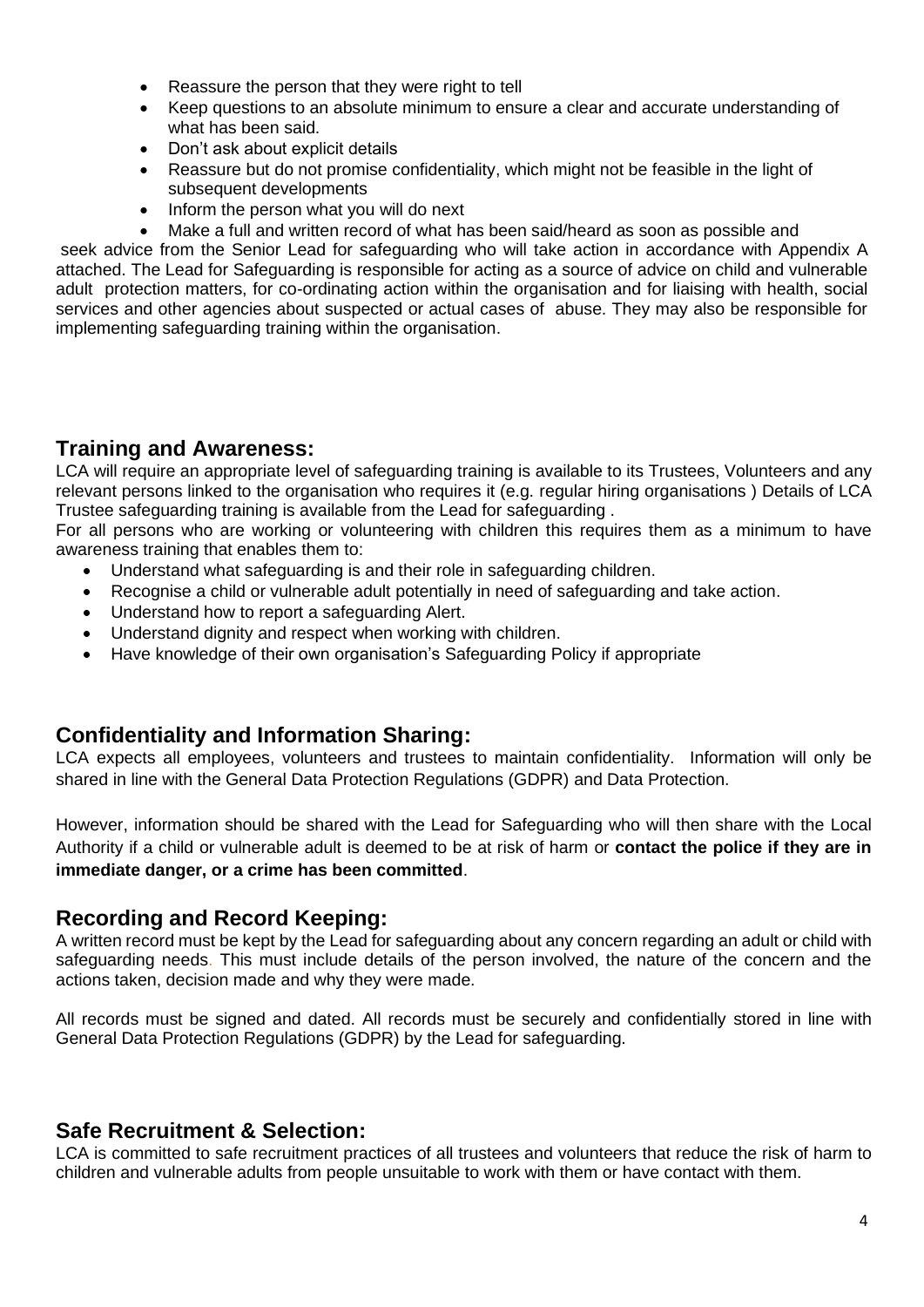## **Use of Mobile Phones and other Digital Technology:**

All employees, trustees and volunteers should be aware of their own organisations policy and procedures regarding the use of mobile phones and any digital technology and understand that it is unlawful to photograph children and young people without the explicit consent of the person with parental responsibilities.

This policy will be reviewed annually.

# **Important Contacts:**

#### **Senior Lead for Safeguarding and Trustee with responsibility for Safeguarding**

Name: Rachel Damianou Email address: racheldamianou @lydgateparishhall.org.uk Telephone number:07779816624

#### **Deputy Senior Lead for Safeguarding**

Name: Jennifer Greenwood Email address: info@lydgateparishhall.org.uk Telephone number 07885047901

#### **Oldham MBC Multi Agency Referral**

#### **0161 770 777**

#### **Police**

Emergency – 999 Non-emergency – 101

**NSPCC Helpline** 0808 800 5000

#### **Trustee Responsible for Health and Safety**

Name: Henry Burbidge

Email:henryburbidge@lydgateparishhall.org.uk

Telephone Number:07929191472

RD April 2021

**APPENDIX A Reporting Child Protection Concerns**